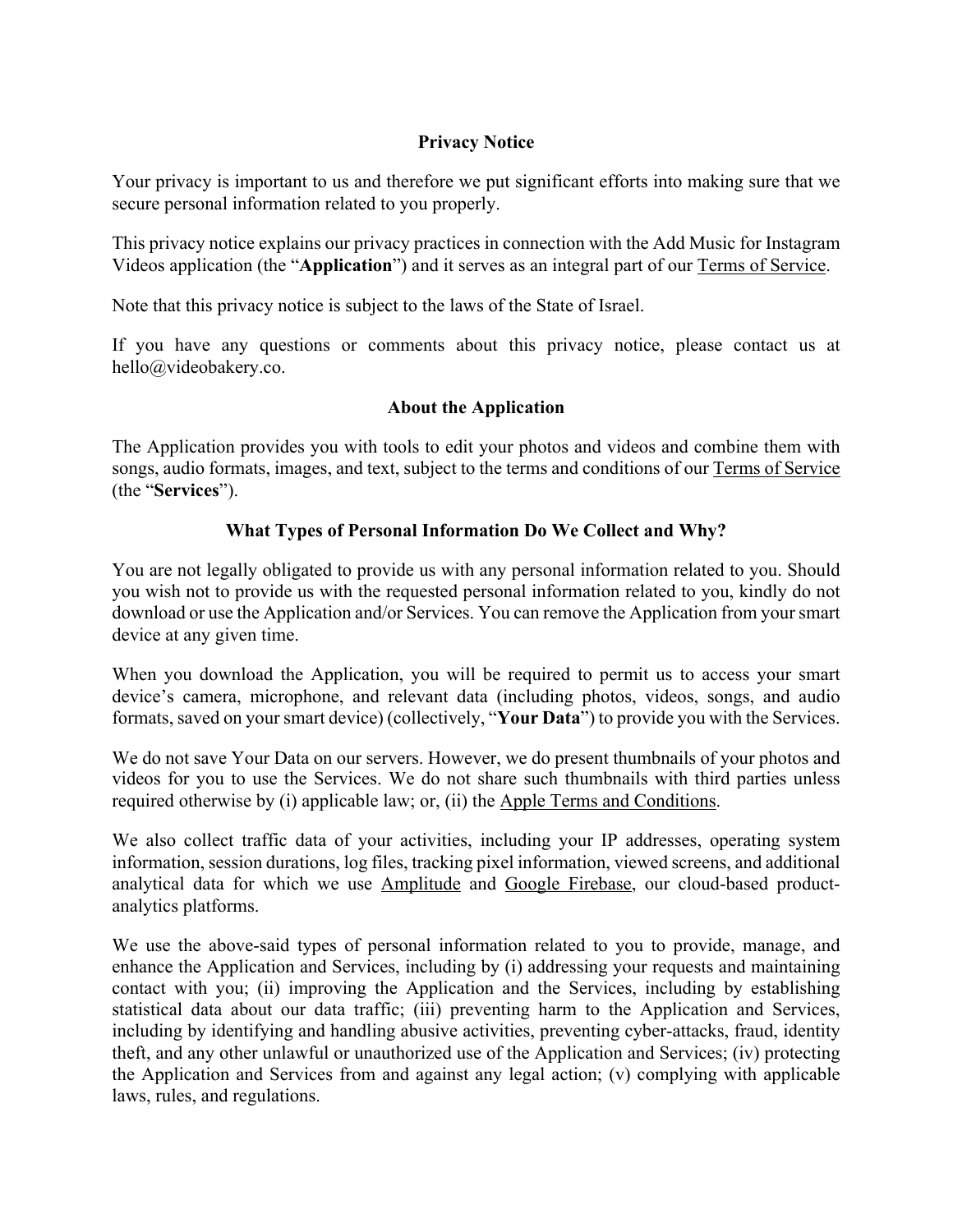#### **How Do We Share Personal Information?**

We do not sell, rent, or lease personal information related to you.

We will share personal information related to you with our service providers and other third parties, as necessary, to fulfill the collecting purposes and provide you with the Services.

For example, we use our service providers to manage the transmission of our push notifications, host the Application's files and data, and provide us with usage analytics. These service providers have their privacy notices that they abide by; however, we make efforts to ensure that such service providers hold and maintain proper privacy notices.

We will report or share personal information related to you if we (i) believe that such personal information is illegal or abusive or violate any third-party rights; (ii) are legally required to do so by a government or regulatory authority; or, (iii) enforce contractual terms concerning the Application and Services.

A merger, acquisition, or any other structural change will require us to transfer personal information related to you to another entity, provided that the receiving entity will follow this privacy notice.

## **What Are Your Choices?**

You can opt-out of our subscription push notifications through the unsubscribe option in the Application settings. In addition, you can opt-out of us collecting non-essential traffic data through your settings within the Application.

If you need our help, please contact us at  $\text{hello@videobakery.co}$ , and we will make commercially reasonable efforts to assist you.

## **How Can You Access and Modify Personal Information?**

Note that we do not store personal information related to you on our servers.

You can contact us at  $\text{hello@video}$  bakery.co and request our assistance to access personal information related to you that is stored on our cloud-based product-analytics service providers' servers. If needed, we will ask you to provide us with certain credentials or details to make sure that you are who you claim to be.

If you find that personal information related to you is inaccurate, incomplete, or not up to date, please provide us with the necessary information to consider the correction or deletion of it, and we will consider your request following the applicable laws and regulations.

Where applicable, and upon your written request, we will address our cloud-based productanalytics service providers or any other relevant service providers, on your behalf, to fulfill your rights.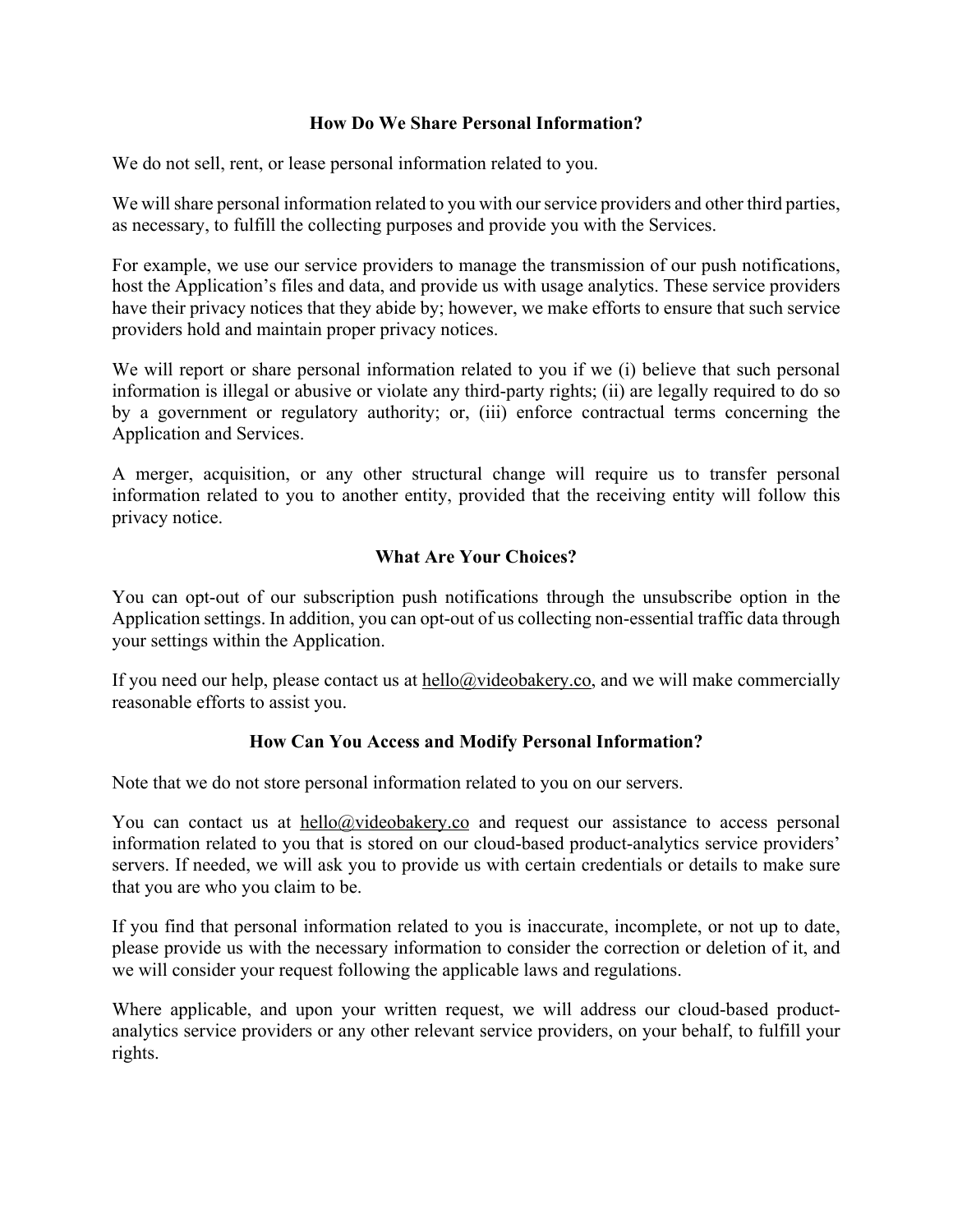## **For How Long Do We Keep Personal Information?**

We do not keep personal information related to you on our servers.

Personal information related to you is kept by our cloud-based product-analytics service providers for as long as necessary for the purposes for which such personal information is processed unless otherwise required under applicable law.

If we retain personal information related to you for any legitimate business purpose other than to operate the Application or provide the Services, we will make efforts to limit the access to such personal information and the retention time to a minimum.

Note that we can keep aggregated non-identifiable data without limitation.

## **How Do We Keep Personal Information Secured?**

We implement information security measures, backed by internal policies and procedures, to secure personal information related to you and minimize the risks of theft, damage, loss of data, or unauthorized access.

These measures provide sound industry-standard security protection. However, although we make efforts to protect your privacy, we cannot guarantee that the Application or the Services will be immune from any wrongdoings, malfunctions, unlawful access, or other kinds of abuse and misuse.

## **Where Do We Store and Process Personal Information?**

We do not store personal information related to you on our servers.

However, we use service providers to provide and improve the Services, such as our cloud-based product-analytics service providers, and, to the extent needed, transfer personal information related to you to them, provided, however, that such transfer of personal information is made in a secure manner and compliance with applicable laws.

For your information, acknowledgment, and consent, Amplitude and Google Firebase, our cloudbased product-analytics platforms, store analytical data, which includes personal information related to you, in the United States of America.

Your use of the Application and Services signifies your acknowledgment and approval for such transfer of personal information related to you.

## **How we Change This Privacy Notice?**

We can update our privacy notice from time to time after giving proper notice. If the updates have minor if any consequences, they will take effect 7 days after we post a notice on the Application. If the updates have substantial consequences, they will take effect 30 days after we post a notice on the Application.